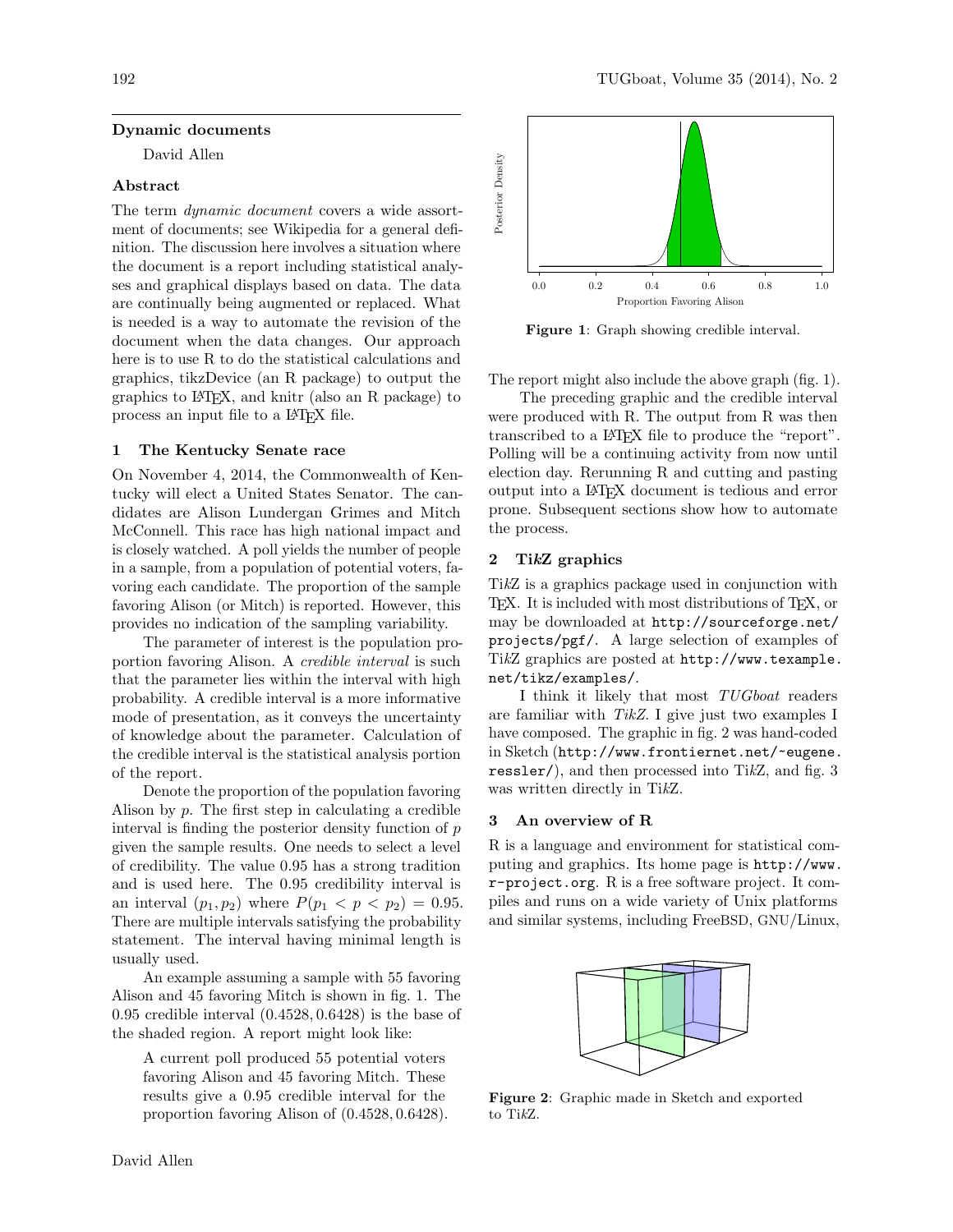

<span id="page-1-0"></span>Figure 3: Hand-coded TikZ example.

and Mac OS X, as well as Windows. R is often the vehicle of choice for research in statistical methodology, and it provides an open source route to participation in that activity.

R provides a wide variety of statistical techniques including linear and nonlinear modeling, classical statistical tests, time-series analysis, classification, and clustering. R is highly extensible and contains a rich collection of graphical techniques. One of R's strengths is the ease with which welldesigned publication-quality plots can be produced, including mathematical symbols and formulas where needed. Defaults for the minor design choices in graphics have been carefully considered, but the user retains full control.

# 4 tikzDevice

The tikzDevice package enables LAT<sub>EX</sub>-ready output from R graphics functions. This is done by producing code that can be understood by the TikZ graphics language. All text in a graphic output with the tikz() function will be typeset by L<sup>AT</sup>EX and therefore will match whatever fonts are currently used in the document. This also means that LATEX mathematics can be typeset directly into labels and annotations. Graphics produced this way can also be annotated with custom TikZ commands. An example R graphic output using tikzDevice is shown in fig. [4.](#page-1-1) The program that produced the graph is

```
setwd("~/tug2014")
source("quadratic-data.R")
source("quadratic-graph.R")
```
The source command executes the statements in the named file. Here I group code into small parts to focus discussion.

The file quadratic-data.R contains the data generation code:

 $x \leftarrow (0:100)/10$  $y \leftarrow 10 + (x-5)^2$ 

R formulas are different from standard mathematical formulas. A function call operates on every element of a vector. When vectors of different lengths are



<span id="page-1-1"></span>Figure 4: Example output using tikzDevice.

added or subtracted, the shorter one is recycled in an effort to make them the same length.

The file quadratic-graph.R contains the graphics code:

```
require(tikzDevice)
tikz("quadratic-graph.tex",standAlone=FALSE,
                        width=4.5, height=2.5)
par(mex=0.6, mar=c(4.5,5,0,0)+0.1)
plot(x, y, type='l', xlab="$x$",ylab="$y$")
text(5, 25, "$y = 10+(x-5)^2$")
dev.off()
```
Most of this code is understandable by comparison to the resulting graph. An exception might be the par function used to change graphic parameters from their default values. The ones used here are:

| Arg | Description                               |
|-----|-------------------------------------------|
| mex | A character size expansion factor used    |
|     | to describe coordinates in the margins of |
|     | plots.                                    |
| mar | Vector of the form c(bottom, left, top,   |
|     | right) which gives the number of lines of |
|     | margin to be specified on the four sides. |

#### 5 Implementation

This section implements a dynamic document that facilitates reporting the current status of the race between Alison and Mitch. The document has a title, a graph of the posterior density, and a short statistical report. The data file for this senate race is senate.dat and contains just two numbers, the number in the sample that favor Alison, and the number that favor Mitch. This two-number file can be updated with an editor. For more complicated situations a program might update the data file.

Knitr is an R package containing a function knit, which takes a file name with an extension . Rnw as an argument. An . Rnw file is like a  $LATEX$ file with interspersed R chunks. The output is a pure LATEX file containing the output from running the R chunks. Documentation for knitr is available online and in Yihui Xie's book [\[1\]](#page-2-0).